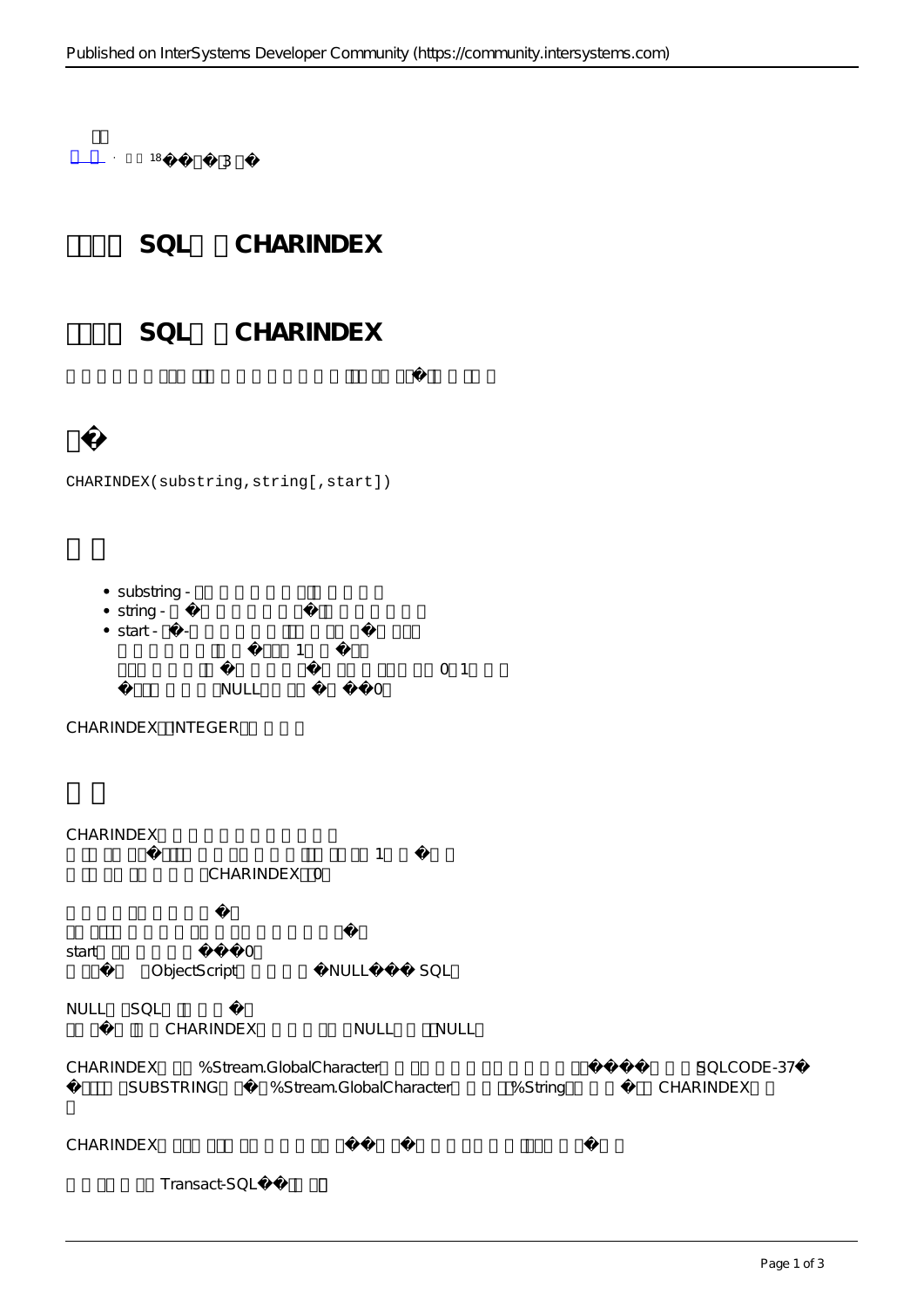## CHARINDEX, POSITION \$FIND INSTR

CHARINDEX, POSITION, \$FIND INSTR CHARINDEX POSITION INSTR \$FIND CHARINDEX \$FIND INSTR INSTR

string substring :

SELECT POSITION('br' IN 'The broken brown briefcase') AS Position, CHARINDEX('br','The broken brown briefcase',6) AS Charindex, \$FIND('The broken brown briefcase','br',6) AS Find, INSTR('The broken brown briefcase','br',6,2) AS Inst

**TTAGGG**  $\overline{7}$ 

SELECT CHARINDEX('TTAGGG', 'TTAGTCTTAGGGACATTAGGG')

7

"Fred" Name:

SELECT Name FROM Sample.Person WHERE CHARINDEX('Fred', Name) > 0

> SUBSTRING CHARINDEX DNA %Stream.GlobalCharacter 1000 字符,以查找子字符串TTAGGG的第一个匹配项:

SELECT CHARINDEX('TTAGGG',SUBSTRING(DNASeq,1,1000)) FROM Sample.DNASequences

 $\sim$  10

SELECT CHARINDEX('Re','Reduce, Reuse, Recycle',10)

16

SELECT CHARINDEX('Re','Reduce, Reuse, Recycle',99)